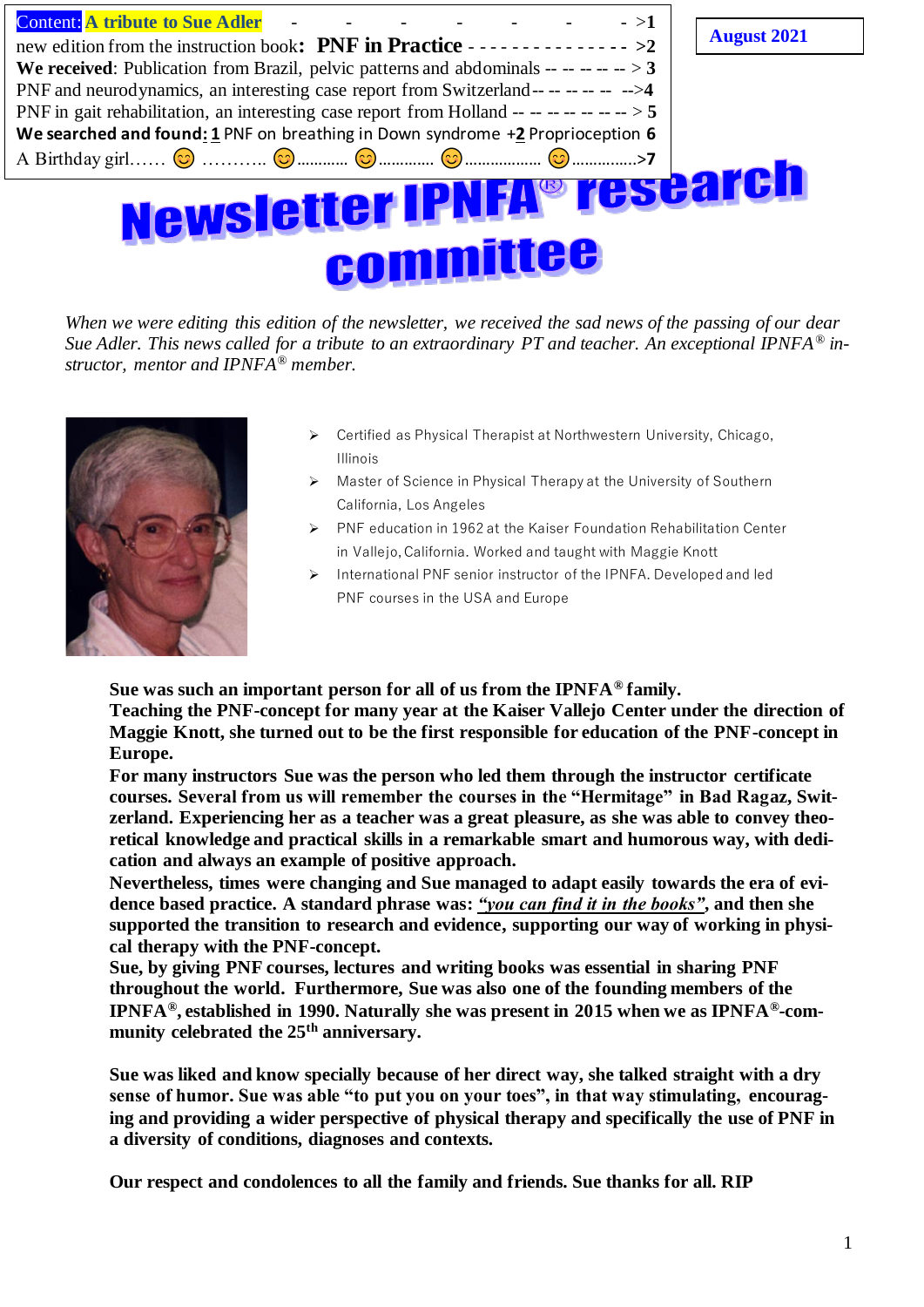*The IPNFA is becoming more and more active in terms of international publications. This edition of the newsletter, august 2021 is featuring several publications authored by IPNFA members. We as editorial team notice an increase of papers and therefore we believe it "pays off" to write about the use of the PNFconcept.*

*I wish a joyful reading. Fred.*

## **PNF in Practice new edition new edition new**

### **With a lot of effort and commitment Dominiek and Math updated their standard work on the use of the PNF-concept. The new English version is now available in its fifth edition.**

We are happy and a little bit proud to announce you the fifth edition by Springer of our PNF-book: "*PNF in Practice, an illustrated Guide*" by Beckers D. and Buck M.

This revised fifth edition includes a description of how the principles of Clinical Reasoning, principles of the International Classification of Functioning, Disability and Health (ICF), and aspects of motor learning and motor control (from "hands-on" to "hands-off " management), are applied in modern PNF evaluation and treatment. This new edition is completely updated, with in the front an introduction of our IP-NFA® and an acknowledgement to Susan Adler. We added all recent new literature references. We integrated additional applications and patient examples.

A special thanksgiving at this 5th edition goes to Agnieszka Stepien from Poland for her contribution about paediatrics and scoliosis. We are very grateful to Fred Smedes for his collection of scientific PNF literature. We also thank Carsten Schäfer and Frits Westerholt for their additions, as well on the 8th German edition as on this 5th English version.

We like to thank all of you, IPNFA®-members and instructors, for your cooperation, your exchange of knowledge and experience and further development of the PNF concept.

Course guide and practice book: ------- A must-have for all those who are learning or already using PNF Basics, treatment techniques and PNF patterns explained step by step With over 640 color illustrations and numerous patient examples

From neurophysiological basics to diagnostic, different techniques and PNF patterns - with this practice and textbook you will learn step by step about all facets of Proprioceptive Neuromuscular Facilitation and become an expert in this established method. In this book you will find the basics of PNF (including PNF philosophy, ICF model, motor learning and much more). It covers PNF patterns and their functional application – both explained precisely and easy to understand. More than 640 figures illustrate all important techniques and treatment steps. Additionally the book offers many examples how to treat patients, plus numerous practical tips for an uncomplicated implementation in everyday therapy. In order to review your learning success, every chapter ends with questions for you to answer. New in the 5th edition:

• Completely updated, introduction of the International PNF Association, additional applications and patient examples

• A must-have for everyone who wants to learn or already uses PNF!

**Dominiek Beckers & Math Buck** 

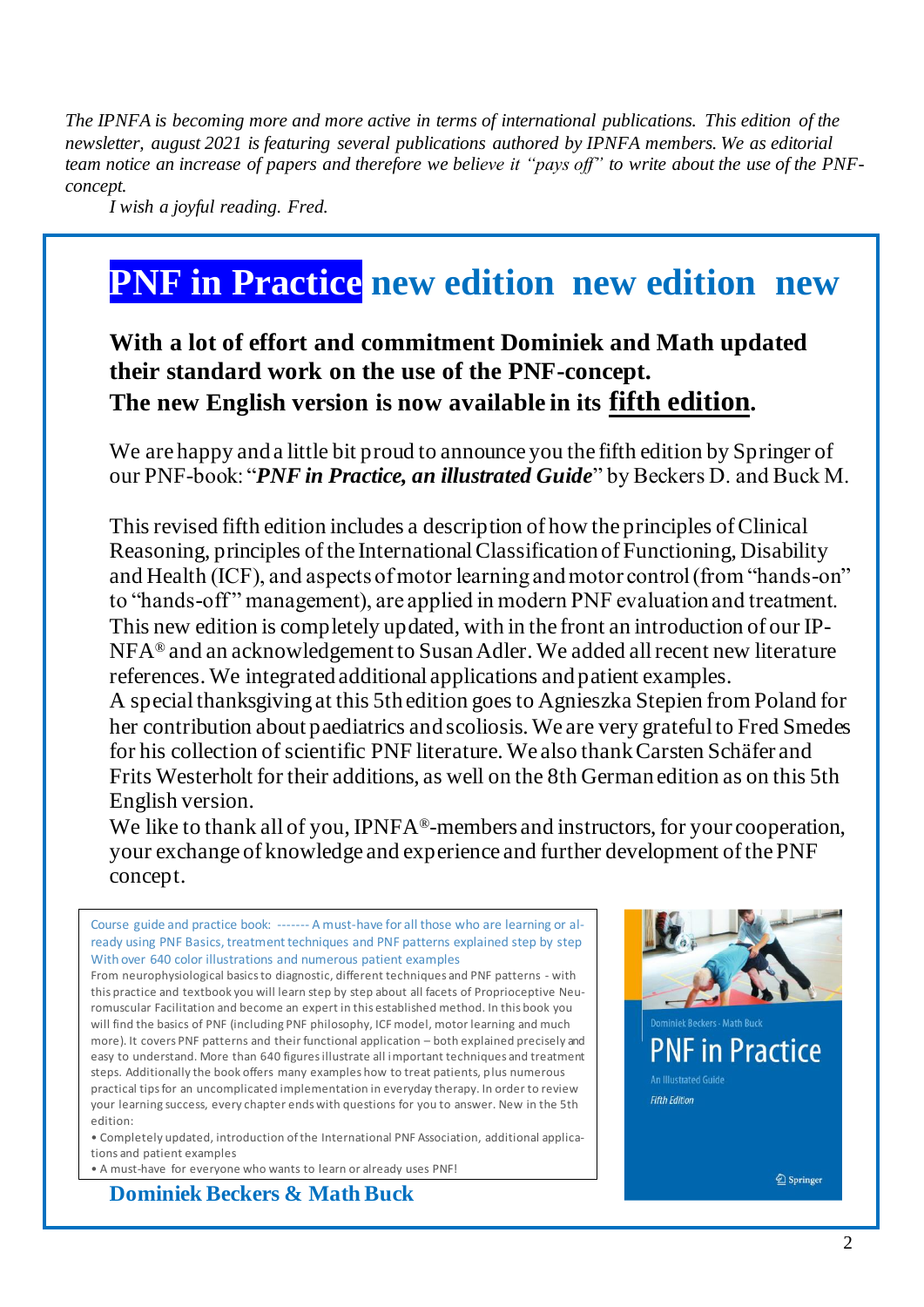De Oliveire Ferro JK et al. (IPNFA- Co-authors: **Vicente Martins and Paulo Barboza**) **Electromyographic analysis of transversus abdominis/internal oblique muscles during the execution of pelvic patterns of** 

**proprioceptive neuromuscular facilitation,** Avanços em Medicina 2021,

1(1):30-35 DOI: 10.52329/AvanMed.7

#### **Abstract**

**Objective** To evaluate the electromyographic response of the transversus abdominis/internal oblique muscles (TrA/IO) during the execution of the four pelvic patterns of proprioceptive neuromuscular facilitation (PNF).

**Methods** Cross-sectional study. Were evaluated 21 women aged 18-38 years. The right TrA/IO complex, ipsilateral to the execution of a PNF combination of isotonics technique was monitored by surface electromyography. Three repetitions were performed with twominute intervals between them in the four PNF pelvic patterns: anterior elevation, posterior depression, anterior depression, and posterior elevation. For the analysis of the electromyographic signal, a period of 500ms adjusted to the central value was extracted and the Root Mean Square amplitude was analyzed. Descriptive statistics and ANOVA test was used with a 95% confidence interval.

**Results** There was a higher TrA/IO activity in the concentric phase in the anterior elevation pattern (36.2  $\pm$  32.3 μV) when compared to previous depression (19.5  $\pm$  12.9 μV), posterior elevation (16.1  $\pm$  8.7 µV), posterior depression 14.6  $\pm$  5.9 µV). In addition, in the anteroelevation there is greater activation of the TrA/IO muscle complex when compared to the other patterns ( $p < 0.01$ ).

**Conclusion** The higher EMG response of the TrA/IO found in the anterior elevation pattern reveals its usefulness for clinical use.

Full text free available from DOI 10.52329/AvanMed.7 or [Vista do Electromyographic analysis of transversus abdominis/internal oblique muscles during the execution of](https://www.jornalavancosmedicina.com/index.php/am/article/view/10/27)  [pelvic patterns of proprioceptive neuromuscular facilitation \(jornalavancosmedicina.com\)](https://www.jornalavancosmedicina.com/index.php/am/article/view/10/27)

### **Again our IPNFA® education day or symposium day will be online The Online Congress will take place from 13th – 18th of September.**

The travel restriction that are still in place and / or the quarantine rules for traveling overseas made it impossible to organize a real life meeting again. Therefore the 2021 education day will be an online event one more time.

BUT….. this year a service for the online lectures will feature subtitles in **variable languages**.

IPNFA online presentations and lectures, your source of information on how and what you can do with the clinical application of the PNF-concept in various indications and conditions.

IPNFA のオンラインプレゼンテーションと講義、さまざまな適応症と状態での PNF コン セプトの臨床応用でどのようにそして何ができるかについてのあなたの情報源。

Prezentacje i wykłady online IPNFA, Twoje źródło informacji o tym, jak i co możesz zrobić z klinicznym zastosowaniem koncepcji PNF w różnych wskazaniach i stanach.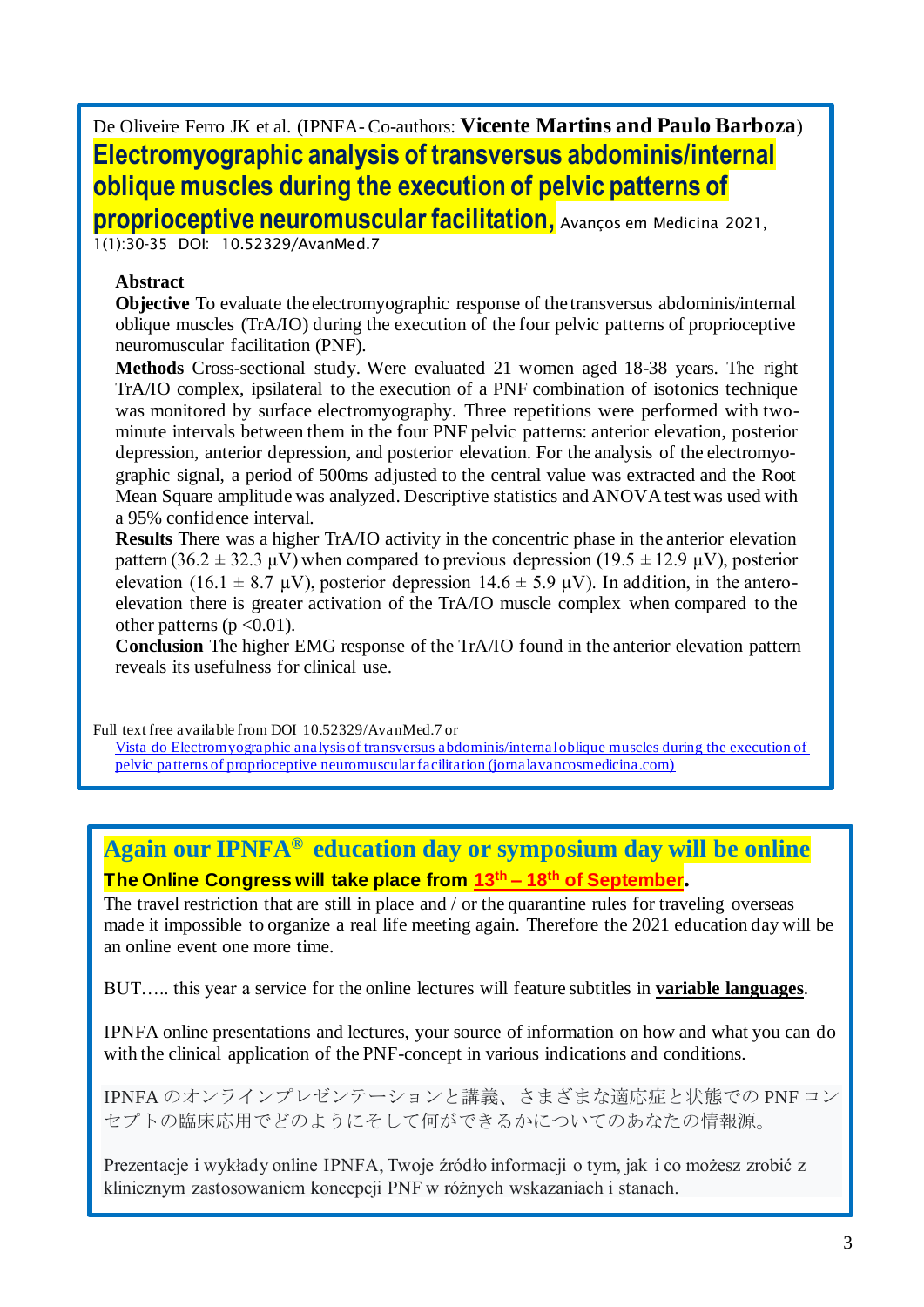Jeanbart K and Tanner-Bräm C. Mobilization of the neurodynamic system using proprioceptive neuromuscular facilitation decreases pain and increases mobility in lower extremities and Spine - A case report Journal of Bodywork & Movement Therapies 27 (2021): 682-691

**Introduction:** Different approaches are used in physical therapy when treating patients with paralysis and pain syndrome, such as neuro-mobilization techniques, manual therapy, muscle strengthening, active mobilization and relaxation techniques. Proprioceptive neuromuscular facilitation (PNF) seems to be a promising therapy for mobilizing the neurodynamic system. This case report illustrates the clinical reasoning and feasibility of applying PNF based neuro mobilization to a patient not responsive to standard physical therapy.

**Case description:** A 66-year-old male was diagnosed with neurofibrosarcoma grade II, paravertebral L4-L5 left (L) side. After laminectomy of the transverse process L4 and L5 L side and stent in the lumbar region, the patient presented pain and peripheral nerve paralysis. The patient's complaints 13 years later were chronic lower back, buttock and leg pain and weakness in the L leg.

**Patient management**: Six treatment sessions with follow-up were provided during 3.5 months. The PNF based-rehabilitation-approach applied the PNF philosophy, specific techniques, and facilitating principles and procedures using manual guidance in 3-dimensional PNF movement patterns in various positions, aiming to mobilize the neurodynamic system to decrease pain and achieve trunk and leg mobility.

**Discussion and conclusion**: The PNF-based-rehabilitation-approach led to improvement in pain, nerve mobility and balance beyond or close to clinical relevance. This approach had positive effects, by supplying oxygen to the nerves, increasing nerve mobility and decreasing pain, hence restoring altered movement patterns, which all improved the patient's activities-of-daily-living. In a situation, where standard strengthening and mobilization techniques are not effective, PNF seems a feasible alternative to decrease chronic pain.

<https://doi.org/10.1016/j.jbmt.2021.04.010>

If you are always trying to be normal, you will never know how amazing you can be!!! Maya Angelou There is no elevator to success, you have to take the stairs. The stairs of the stair of the state of the  $Z$ ig  $Z$ iglar

Both quates from: Top Tips Tuesday - Issue 35 and 36, newsletters from Physiopedia

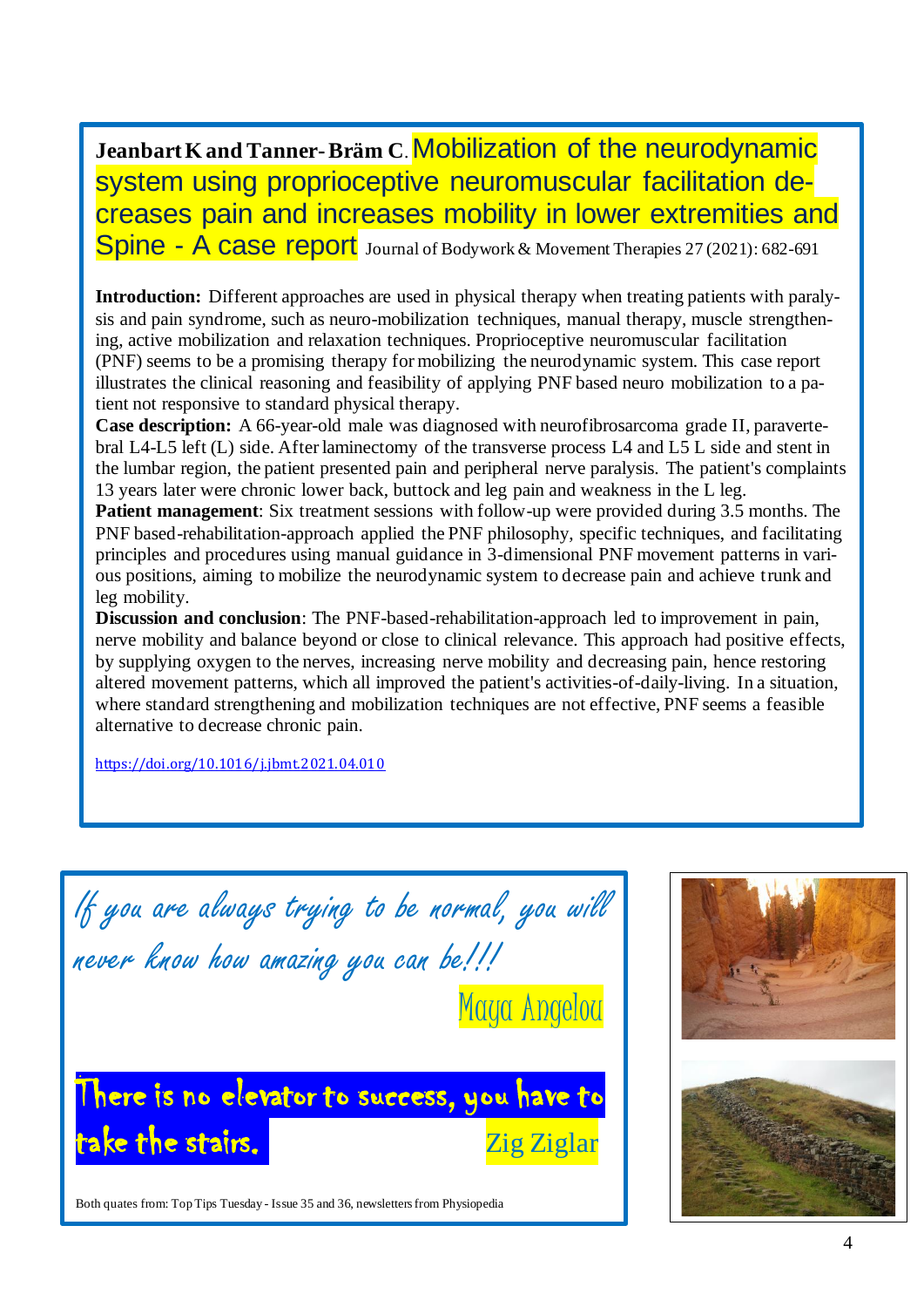**Smedes F, Heidmann M, Keogh J.**

## **PNF- based Gait Rehabilitation-training after a Total Hip Arthroplasty in congenital pelvic malformation;**

**A case report** PHYSIOTHERAPY THEORY AND PRACTICE <https://doi.org/10.1080/09593985.2021.1955422>

**Introduction:** Congenital dysplasia of the pelvis often occurs in isolation, however, it can also involve other pelvic components, and anomalies of the digestive system. Pelvic malformations have effects on the pelvic girdle and pelvic stability influencing the quality of gait. The condition can be treated with a total hip arthroplasty (THA). The concept of Proprioceptive Neuromuscular Facilitation (PNF) has been described as a comprehensive rehabilitation approach with a focus on motor learning. This case report seeks to illustrate the clinical reasoning and feasibility of applying the PNF-concept in a patient after a THA with multiple congenital pelvis malformations.

**Case Description:** A male, 44 years of age, physically active laborer was treated with THA after hip dysplasia, with comorbid missing pubic symphysis. The patient presented with complaints in gait speed, gait distance, hip joint mobility and stability.

**Patient Management:** PNF-based motor-control training, including specified PNF-pattern exercises with specific PNF-facilitation principles and techniques was provided over a period of eighteen weeks. Results showed improvements beyond the minimal detectable change and/or the minimal clinically important difference for physical functioning in gait, strength, range of motion, and personal required activities.

**Discussion and Conclusion:** Gait rehabilitation training, restoring altered movement patterns in the patient's activities of daily living was provided with PNF. Besides targeting structural impairments, this approach elicited motor learning effects. PNF-patterns have been described as: "mimicking functional activities" from daily life and sports. A specified PNF-based therapy including motor learning components, was a feasible approach in this case of complex pelvic skeletal malformations.



Note: 1) the absence of the symphysis and the pubic bones 2) the hip dysplasia  $+$ 3) the cyst in the left hip

Διαδικτυακές παρουσιάσεις και διαλέξεις IPNFA, η πηγή πληροφοριών σας για το πώς και τι μπορείτε να κάνετε με την κλινική εφαρμογή της έννοιας PNF σε διάφορες ενδείξεις και καταστάσεις.

IPNFA 온라인 프리젠테이션 및 강의, 다양한 적응증 및 조건에서 PNF 개념의 임상 적용으로 수행할 수 있는 방법 및 작업에 대한 정보 소스입니다.

IPNFA online-presentationer och föreläsningar, din informationskälla om hur och vad du kan göra med den kliniska tillämpningen av PNF-konceptet i olika indikationer och tillstånd.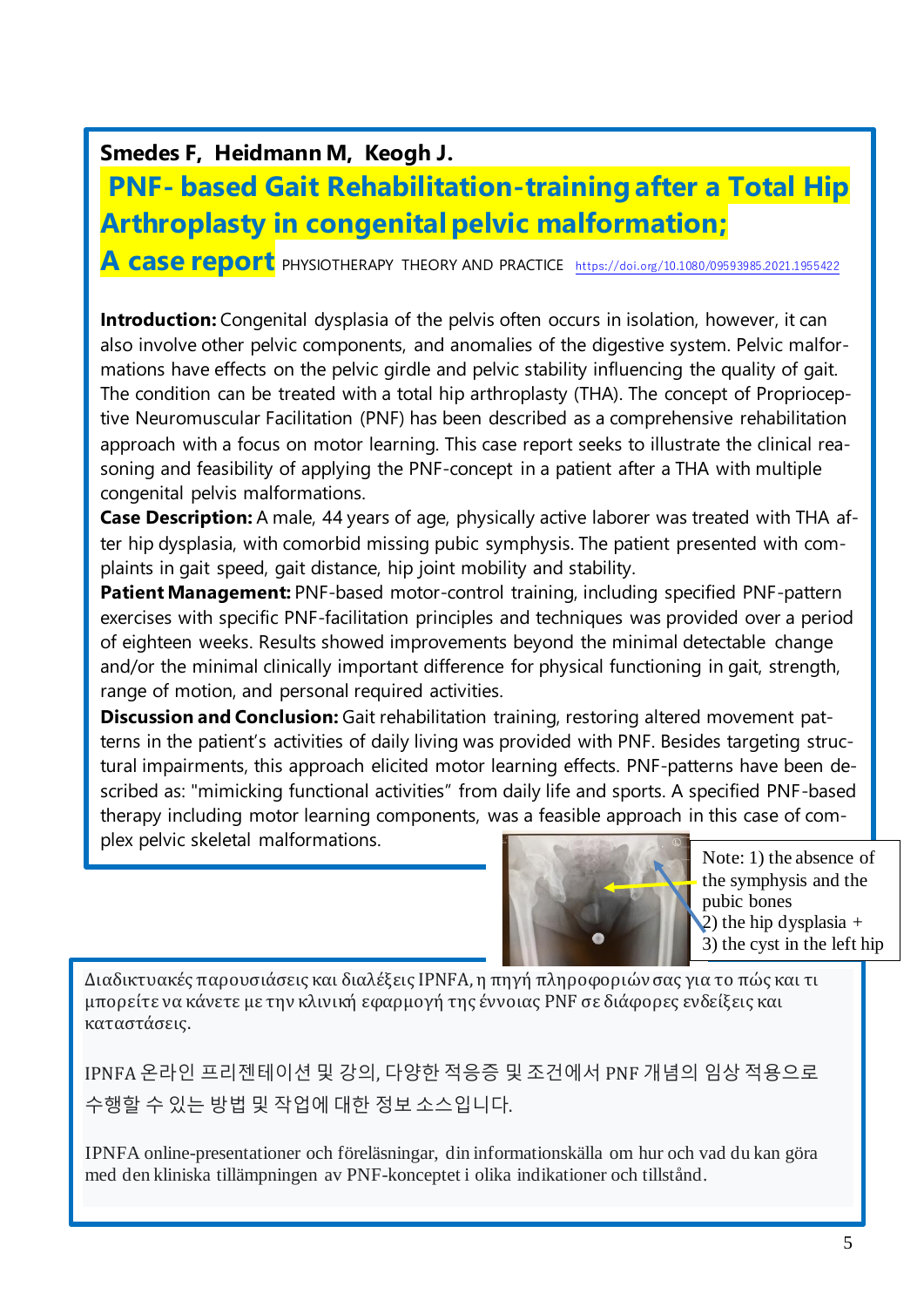## Rasha A. Mohamed , El Sayed H. Mohamed, Suzan M. Habshy , Sobhy M. Aly **Impact of two different pulmonary rehabilitation methods in children with down syndrome** Journal of Bodywork

& Movement Therapies 27 (2021) 512-521

#### a b s t r a c t

*Purpose:* To investigate and compare the effect of proprioceptive neuromuscular facilitation of respiratory muscles with that of inspiratory muscle training as a preventive measure on respiratory muscle strength, chest expansion, spirometry, and functional capacity in children with Down syndrome. *Methods:* Forty-five Down syndrome participants with an age ranged from 10 to 13 years were enrolled. There were distributed into three groups. The study group A  $(n \frac{1}{4} 15)$  underwent proprioceptive neuromuscular facilitation of respiratory muscles while study group B (n ¼ 15) underwent inspiratory muscle training. Third group C (n  $\frac{1}{4}$  15) was a control group. The three groups received aerobic exercises using the bicycle ergometer for 20 min, 5 times/week for 12 successive weeks. The treatment program for both study groups was conducted for 20-30 min, 5 times/week for 12 successive weeks. Measurements of respiratory muscle strength (MIP, MEP), chest expansion, spirometry test (VC, FEV1, PEFR, MVV) and 6 min walk test were measured pre and post treatment.

*Results*: The post treatment mean values of all investigated variables were significantly increased in both study groups with higher effect to group underwent proprioceptive neuromuscular facilitation of respiratory muscles.

*Conclusion:* Both proprioceptive neuromuscular facilitation of respiratory muscles and inspiratory muscle training are effective in children with Down syndrome on improving respiratory muscle strength, chest expansion, spirometry and functional capacity with superior effect of proprioceptive neuromuscular facilitation.

https://doi.org/10.1016/j.jbmt2021.04.009

Arthur Prochazka in: Current Opinion in Physiology 2021, 21:100440

## **[Proprioception: clinical relevance and neurophysiology](https://www.sciencedirect.com/science/journal/24688673)**

This review is intended for clinicians, therapists and researchers interested in proprioception and its role in kinesthesia and the control of movement. First, the neurophysiological basis of proprioception is summarized, identifying the sensory receptors involved and how their signals mediate the perception and control of bodily movement. Past and present hypotheses and the continuing uncertainties and controversies that surround them are outlined. Psychophysical experiments that have helped identify the contribution of proprioceptive receptors to kinesthesia in humans are briefly reviewed. The article then discusses proprioceptive deficits, what causes them, how they are treated and how proprioceptive acuity is assessed.

INTRODUCTION: This article starts with an outline of the neurophysiology of proprioception as it relates to kinesthesia and sensorimotor control. It then covers aspects of proprioception of interest to clinicians, therapists and sports medicine practitioners. Busy clinicians may prefer to start with the clinical section, referring back to the basic neurophysiology when necessary.

Origins and definitions: In 1821 Charles Bell proposed that muscles contained sensory elements that contributed both to conscious sensation ("muscle sense") and to the subconscious, reflexive control of movement [1]. In 1907 Sherrington distinguished between outward-facing *extero-ceptive* and inward-facing *intero-ceptive* receptors that sensed the organism's own internal actions. He coined the term "*proprio-ceptors*" for *intero-ceptive* receptors that sensed movement and position of body segments[2].

<https://doi.org/10.1016/j.cophys.2021.05.003>